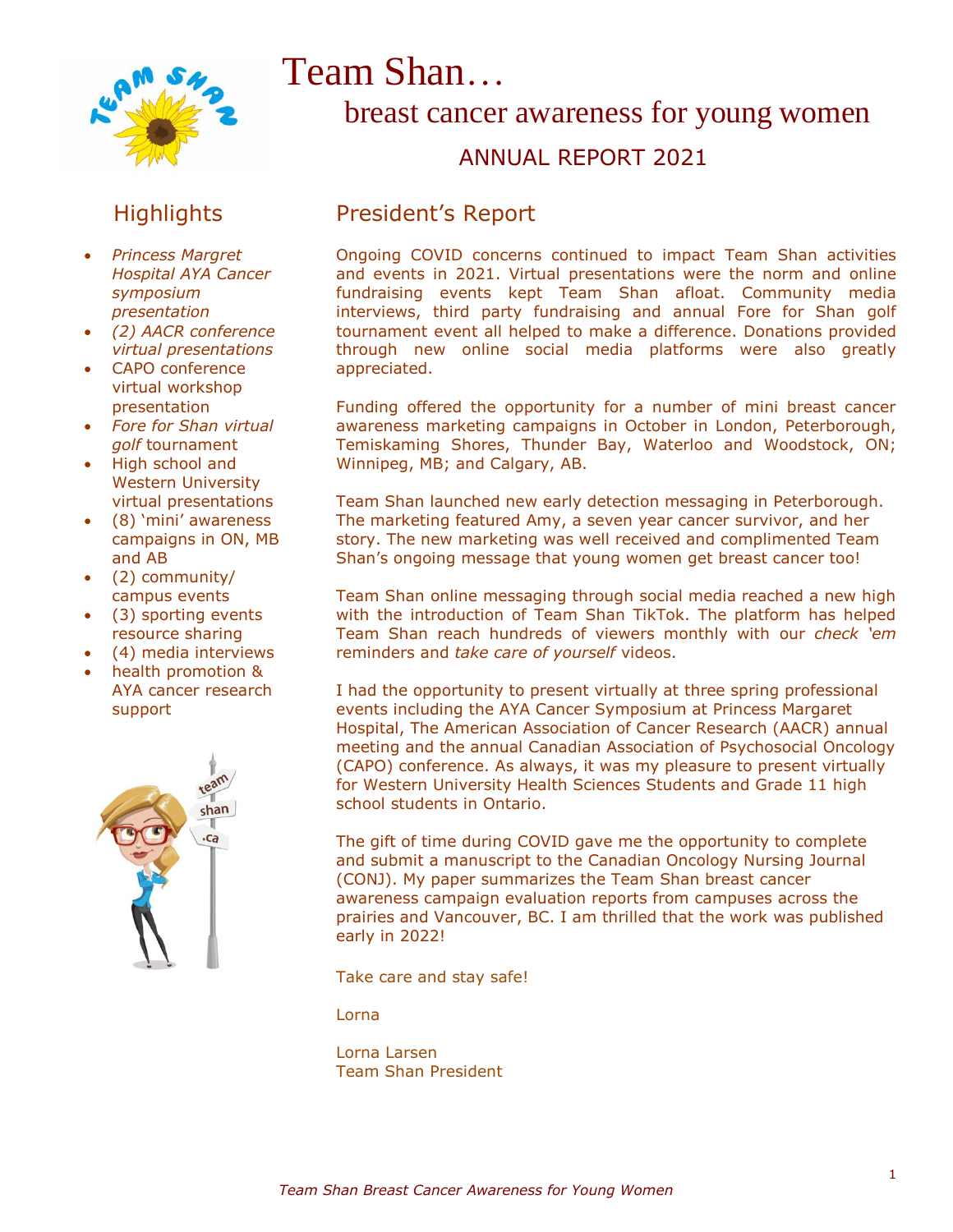

# Team Shan…

breast cancer awareness for young women

ANNUAL REPORT 2021

## 2021 Events

*Fore for Shan*







### *AACR Conference*



#### **Golf Tournament**

Team Shan's second virtual Fore for Shan golf tournament and online silent auction was facilitated throughout Ontario the weekend of August 13-15<sup>th</sup>. Under beautiful sunny skies, 72 golfers participated in the virtual event on six (6) golf courses across the province. The tournament featured individual and team prizes along with extra participation draw prizes. Huge thank you to our tournament event sponsors: Scott's No Frills, Woodstock and the New Liskeard Golf Course, Temiskaming Shores; hole sponsors and silent auction item donors. The tournament raised \$8,600 to support Team Shan awareness and education activities.



#### **Bottle Drive**

A neighbourhood bottle drive was facilitated in Huntsville, ON and gained steam following a community online news interview. The drive was successful in raising over \$400 for Team Shan marketing in Muskoka.



#### **Conferences**

Team Shan presented at the AYA Cancer Symposium at Princess Margaret Hospital, The American Association of Cancer Research (AACR) annual meeting and the annual Canadian Association of Psychosocial Oncology (CAPO) conference.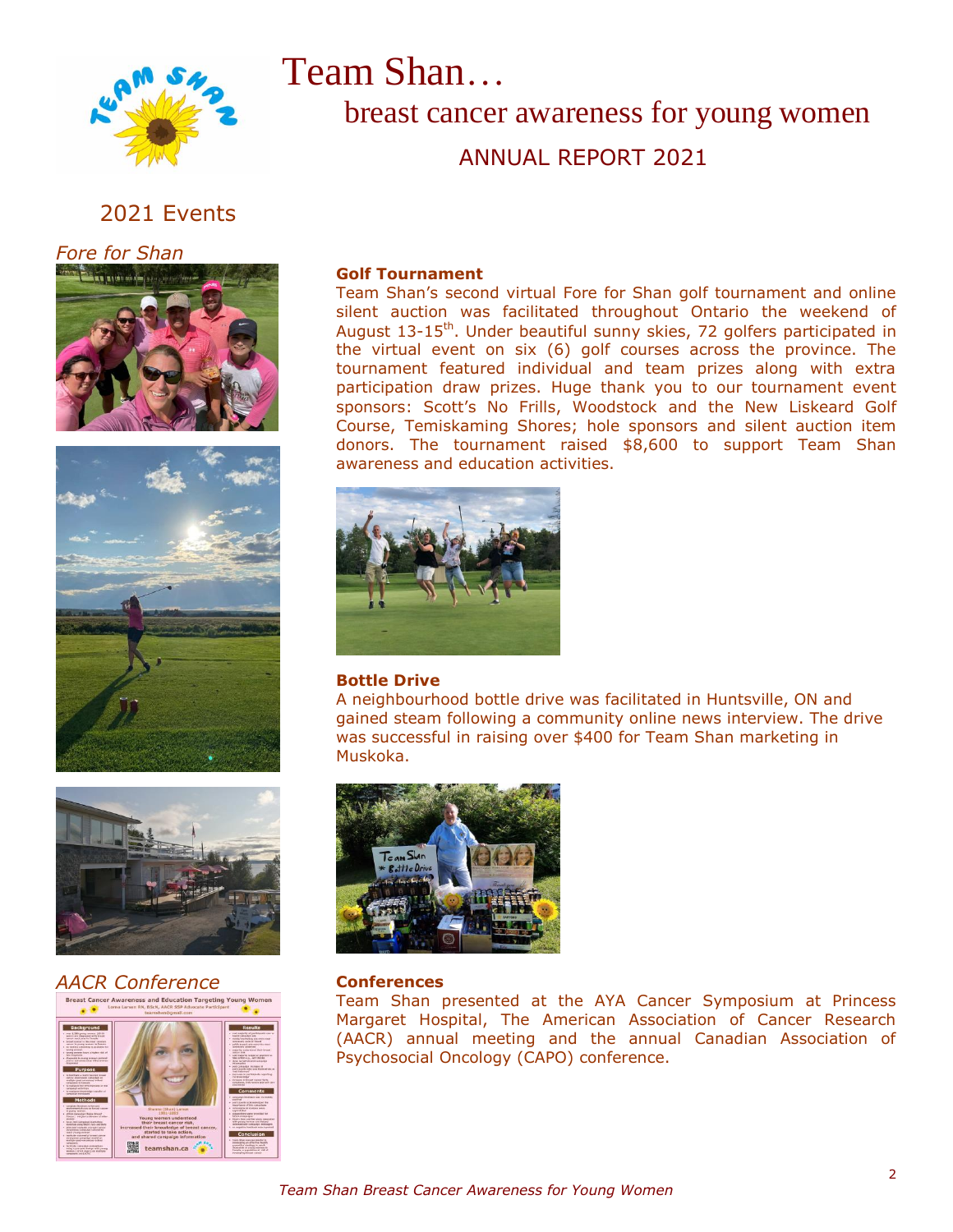

Team Shan…

# breast cancer awareness for young women

ANNUAL REPORT 2021

## 2021 Campaigns

*SW Ontario*



*Peterborough, ON*



*Winnipeg, MB*



Supported by the Fore for Shan virtual golf tournament, mini awareness campaigns were facilitated across Southwestern Ontario during the fall of 2020. Billboards, bus and transit shelter displays were well received and made a positive impact on viewers in the SW.



Team Shan early detection messaging was introduced in Peterborough, ON through transit shelter displays, and print resource distribution in high school and post-secondary school sites. The campaign was supported by Amy, a seven year cancer survivor, and shared Amy's story and message. Campaign funding was received through a successful online social media fundraising event.



Awareness activities in Temiskaming Shores, also supported by the Fore for Shan virtual golf tournament, included a billboard display, print media ads, fall community calendar insert, and Team Shan community resource distribution.



Thunder Bay billboard ran during Breast Cancer Awareness Month. Further western Canada campus marketing was facilitated in Winnipeg, MB and Calgary, AB in October.